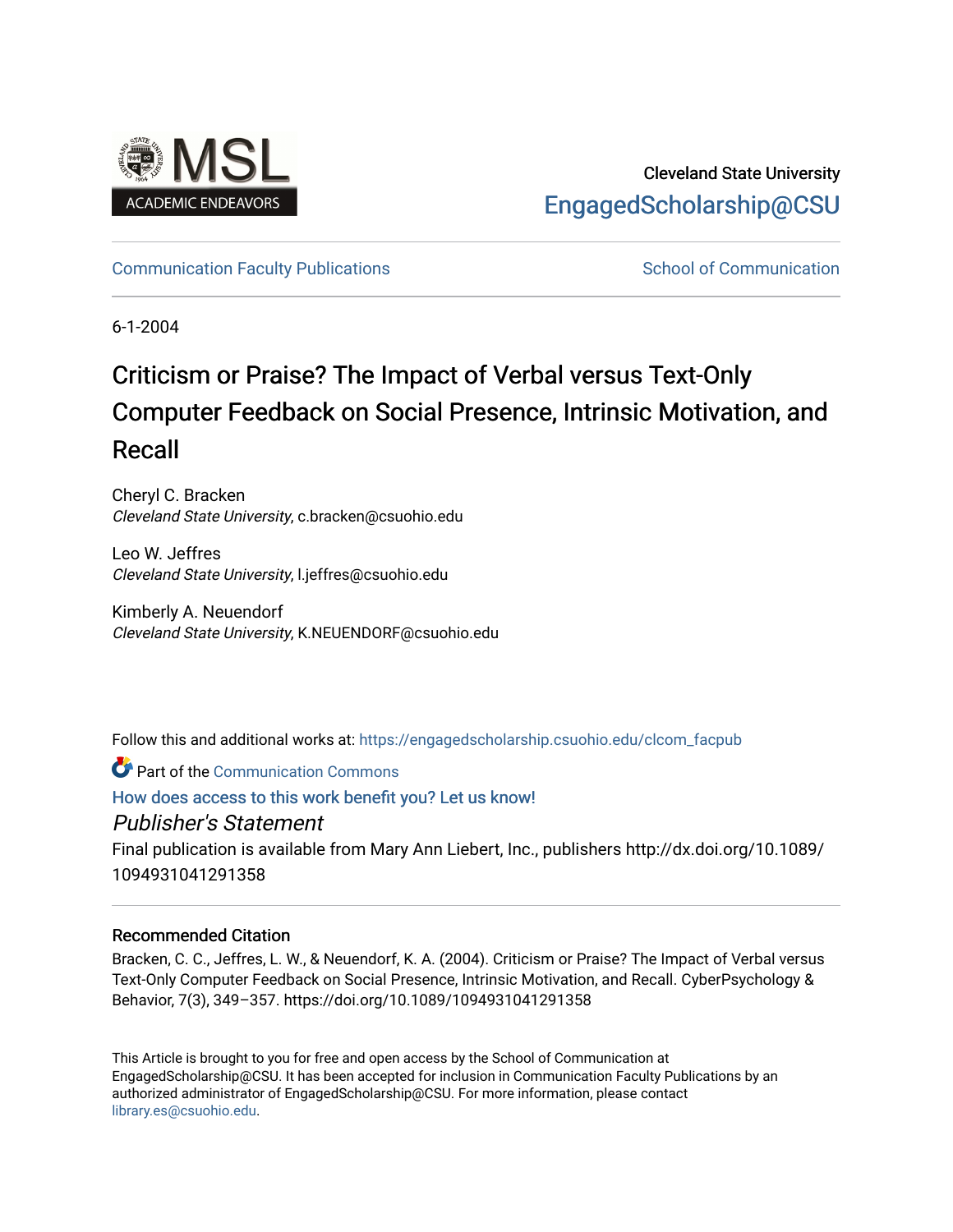# Criticism or Praise? The Impact of Verbal versus Text-Only Computer Feedback on Social Presence, **Intrinsic Motivation, and Recall**

CHERYL CAMPANELLA BRACKEN, Ph.D., LEO W. JEFFRES, Ph.D., and KIMBERLY A. NEUENDORF, Ph.D.

#### **ABSTRACT**

The Computers Are Social Actors (CASA) paradigm asserts that human computer users interact socially with computers, and has provided extensive evidence that this is the case. In this experiment ( $n = 134$ ), participants received either praise or criticism from a computer. Independent variables were the direction feedback (praise or criticism), and voice channel (verbal or text-only). Dependent variables measured via a computer-based questionnaire were recall, perceived ability, intrinsic motivation, and perceptions of the computer as a social entity. Results demonstrate that participants had similar reactions to computers as predicted by interpersonal communication research with participants who received text-only criticism reporting higher levels of intrinsic motivation, perceived ability, and recall. Additionally, the computer was seen as more intelligent. Implications for theory and application are discussed.

#### **INTRODUCTION**

PRAISE is a powerful social strategy. Teachers use<br>it to maintain control in the classroom, to motivate students and encourage learning, parents use it to encourage positive behaviors in their children, and supervisors use it to motivate employees. People often find themselves working harder to maintain good standing or to continue receiving praise. But, what if the praise came from a computer?

When people work on a computer, they sometimes form a relationship with that particular machine, going as far as giving a name to their computer. (On both Macintosh 'OS' and the Windows operating system the user sees an icon of a computer that is originally labeled "Hard Drive"

or "My Computer" and the user can change this label by highlighting the label and typing a new name.<sup>1</sup>) People often complain about their computer "giving them a hard time" or "being uncooperative." These references to computers in daily life are just a few indications of the fact that people can and do see computers as more than machines; they often unknowingly attribute personalities to them. There have been attempts to create/program computers to respond to us (i.e., "Big Blue," the chess program that has actually won when playing human champions).

Nass et al. have provided substantial evidence that adults react socially to computers and other technologies,<sup>2</sup> responses that represent an "illusion" of nonmediation" called presence.<sup>3</sup> Examples of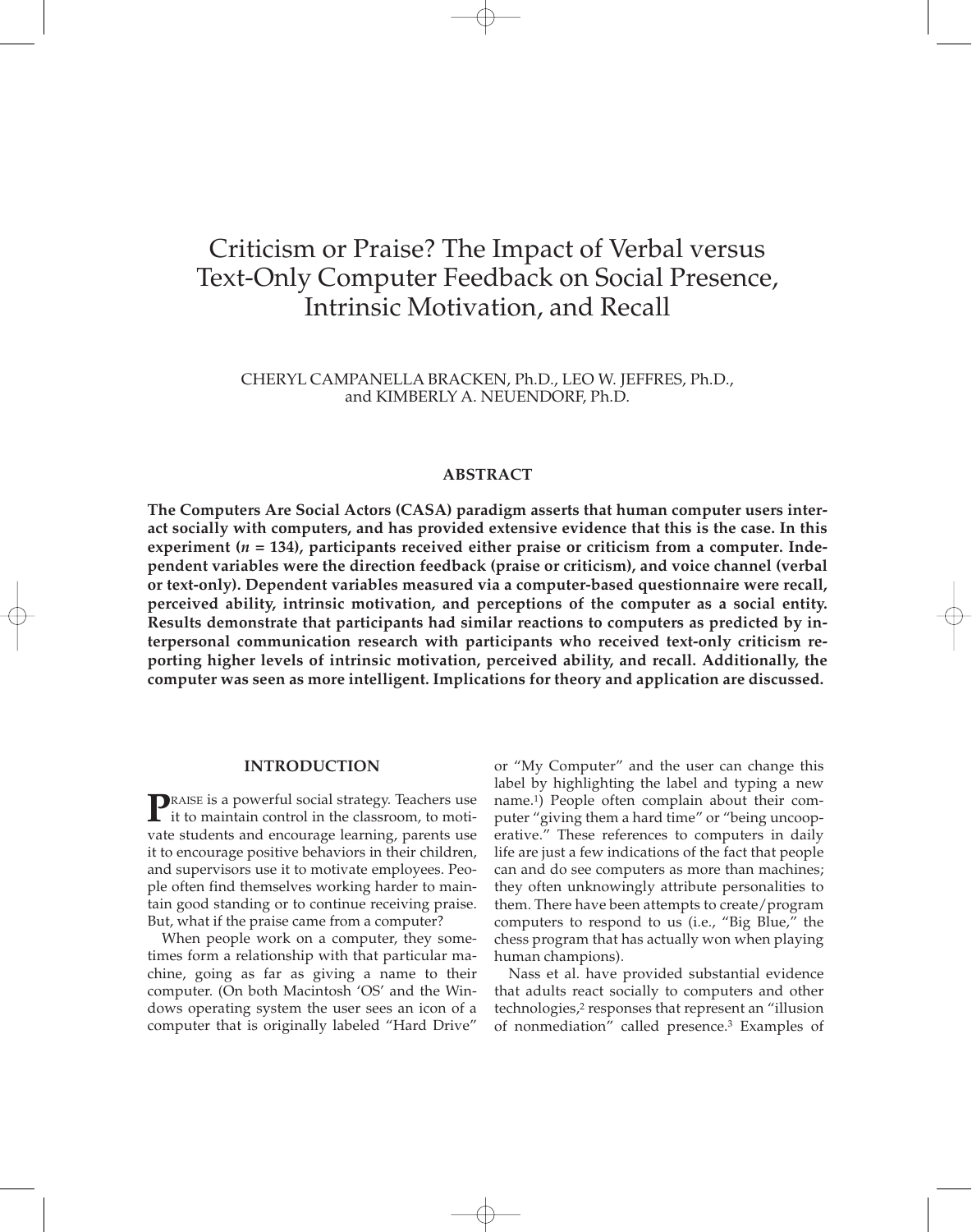their findings include evidence that computers are seen as teammates,<sup>4</sup> and consistent with similarity-attraction theory,<sup>5</sup> computer users are more attracted to computers that exhibit similar personalities to their own.<sup>6</sup> These findings have led Nass and his associates to suggest that human-computer interaction should be studied not only as mediated communication but also as a new type of interaction.

Interpersonal communication research suggests that praise increases a person's intrinsic motivation,<sup>7</sup> and in turn increases the amount of attention and time the person devotes to the task, and thereby the amount of learning that occurs. The effect of this social interaction in the context of human-computer interaction maybe that praise motivates people to continue using the computer program and improve learning outcomes.

In an experiment, the extent to which people experience a type of presence in which they respond to and interact with technology as they do with people in nonmediated interpersonal communication is explored. Specifically, the study attempts to answer the following questions: Does receiving praise encourage people to interact socially with computers? Will people respond to praise from a computer and a human similarly? If they do, does such treatment affect intrinsic motivation and learning? What effect does hearing feedback (versus reading on the screen) influence people's responses?

The following sections outline the relevant literature in the areas of presence and Computers Are Social Actors (CASA); praise, including the role of intrinsic motivation, and perceived ability. Then the method and results of the study are detailed and implications of the results and future avenues of research are presented.

#### **PRESENCE**

The term "telepresence" was first used by Marvin Minsky<sup>8</sup> in 1980 to refer to teleoperation technology that provides the user with a "remote presence" in a different location via a feedback system that allows him or her to "see or feel what is happening" there. The term was adapted and shortened when the journal Presence (from the MIT Press) was founded in 1992 to provide a forum for "current research and advanced ideas on teleoperators and virtual environments." Six conceptualizations of presence were identified by Lombard and Ditton<sup>3</sup> in a diverse set of literature, including presence as social richness (the "warmth" or "intimacy" possible via a medium),

realism (perceptual and/or social, transportation (the sensations of "you are here," "it is here," and "we are together"), immersion (in a mediated environment, social actor within medium (parasocial interaction), and medium as social actor. Lombard and Ditton<sup>3</sup> incorporated them into a single conceptual definition of presence: "the perceptual illusion of nonmediation." The term "perceptual" indicates that this phenomenon involves continuous (real time) responses of the human sensory, cognitive, and affective processing systems to objects and entities in a person's environment. An "illusion of nonmediation" occurs when a person fails at some level and at some degree to accurately perceive or acknowledge the existence of a medium in his or her communication environment and responds as he or she would if the medium were not there.

The dimensions of presence are often categorized into physical and social types of presence.<sup>9</sup> A physical sense of presence occurs when the user has the sense of physically being in or near a mediated environment (for example, being immersed in a "virtual reality" environment, or the setting of an IMAX movie or television program). The social dimension of presence reflects a sense of being near or with a social entity of some kind (feeling connected to another person, computergenerated avatar or character, or a technology that appears to be "alive"). This paper focuses on the social category of presence and specifically the dimension of presence in which people perceive media technologies as social actors. The most studied example of this type of social presence is represented by Computers Are Social Actors (CASA) research.

#### **COMPUTERS ARE SOCIAL ACTORS**

The CASA paradigm maintains adults interact with computers in a social manner by applying interpersonal interaction rules to the exchange and that these responses are inherently social and not parasocial. This area of research has demonstrated that the computer itself (and not the programmer) is treated socially; further that this type of interaction is common and not the result of cognitive or other deficiency. Evidence provided by CASA studies demonstrate that people's reactions to computers follow interpersonal rules. For example, people attribute gender to a computer and respond accordingly,<sup>10</sup> computers with different voices are perceived as different social actors, and people are polite to computers which display man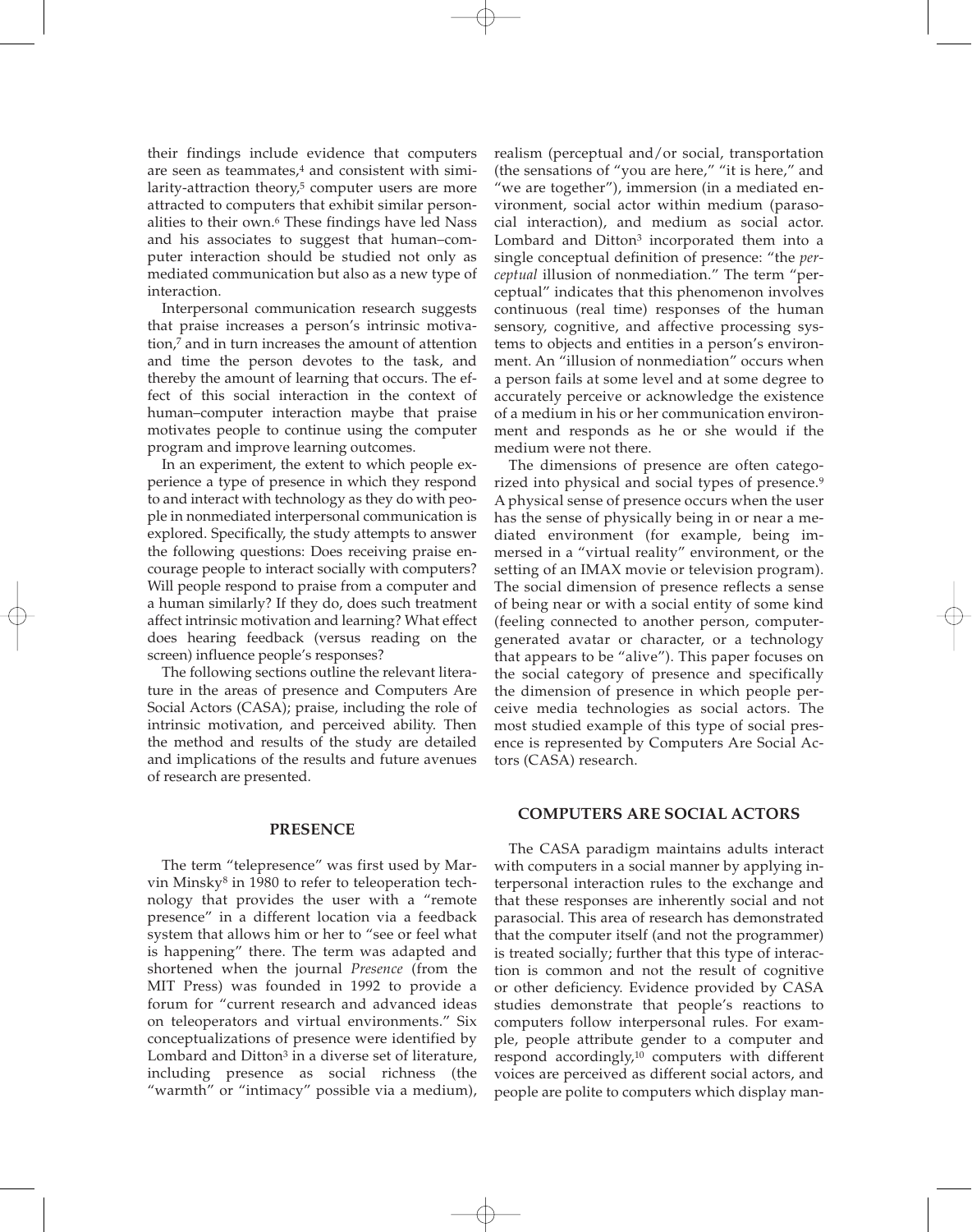ners.<sup>12</sup> All of these results mirror human-human interaction findings from interpersonal communication research.

Reeves and Nass<sup>2</sup> provide a model for conducting CASA research, which they describe in their book, The Media Equation. To demonstrate social responses to technology, the researcher chooses a finding in social science research, and replaces the word "person" or "environment" with the substitute medium, and then attempts to replicate the social science finding using the technological medium rather than a person or environment. In this case, the computer is substituted for an individual who praises or criticizes a person for their performance on a task.

#### Computers and voice

A factor contributing to social interaction is the presence of human-sounding speech or voices. Since human speech is distinct and we perceive the ability to speak as a sign of intelligence, it follows that computers' voices should encourage human interaction with a computer to be social. Computers can now both speak and understand human languages. Recent technology that allows the computer user to speak commands instead of typing them is also readily available (e.g., Dragon Naturally Speaking, from Scansoft, has a 60,000-word active vocabulary and 120,000-word backup vocabulary and can translate up to 160 words per minute). The ability for the computer to speak and understand human language increases the number of ways that computers are like humans.

To investigate if human computer voices are treated as social, Nass and Steuer<sup>11</sup> explored whether or not subjects would respond to a computer that praised or criticized itself as they would to a person who praised or criticized herself/himself. The interpersonal finding that is tested in this study is that people regard selfpraise (and criticism) as less accurate than praise (or criticism) received from another person.<sup>13</sup> Nass and Steuer<sup>11</sup> employed three separate computers for tutoring (learning the task), testing, and evaluation sessions. The experiment was a 2 (praise/criticism)  $\times$  2 (same box/different box)  $\times$ 2 (same voice/different voice) between subjects design. In the evaluation session, the computer reviewed each question verbally with the subject and all subjects were told that they answered the same questions correctly or incorrectly (they were given either positive or negative feedback regardless of their answers). Then the subjects were

asked to complete a paper-and-pencil 10-point Likert scale set of questionnaire items to assess the tutoring sessions. The results demonstrate that different voices were perceived as different social actors. This conclusion was reached because of the subjects' perception that the evaluation of the tutoring session was more accurate and fair when described by a different voice than by the same voice that conducted the tutoring. Nass and Steuer assert that the subjects applied the interpersonal rule for assessing human behavior (self versus other praise/criticism) in evaluating the performance and "personality" of the computer.

Nass et al.<sup>14</sup> conducted a follow up experiment to assess whether it was the voice or the computer ("box") that the subjects perceived as distinct social actors. In this study, the subjects who participated were tested, tutored and evaluated on one of three computers. The experiment design is the same as the above study except for the addition of a third voice in the evaluation session. (The evaluation was in one of eight conditions: the same voice/box conditions from the previous study plus Voice 1/Computer 1, Voice 3/Computer 1, Voice 1/Computer 3, or Voice 3/Computer 3.) The reason for the addition of the third voice is to take "the question one step further by pinpointing the locus of self/other attribution." The results are similar to the Nass and Steuer<sup>11</sup> study: subjects responded to different voices as different social actors, regardless of the location of the voice (on the same or different computer). The consistency of these results demonstrates that voice is a cue of a social actor and that computers that have voices elicit strong social responses from their human users.

#### **PRAISE**

Research has shown that praise is an effective interpersonal communication strategy in changing behavior. Praise is defined within education literature as spoken or written statements that "commend the worth of or express approval or admiration" for others.<sup>15</sup> Brophy<sup>15</sup> sees praise as a more intense teacher response than feedback or "affirmation of correct response" (e.g., "you are correct"). He states that "praise statements express positive affect (surprise, delight, excitement) and/or place the student's behavior in context by giving information about its value or its implications about the student's status." Mills and Grusec<sup>16</sup> identified two types of praise: Dispositional praise is the application of a positive trait label (e.g., "good girl") and nondispositional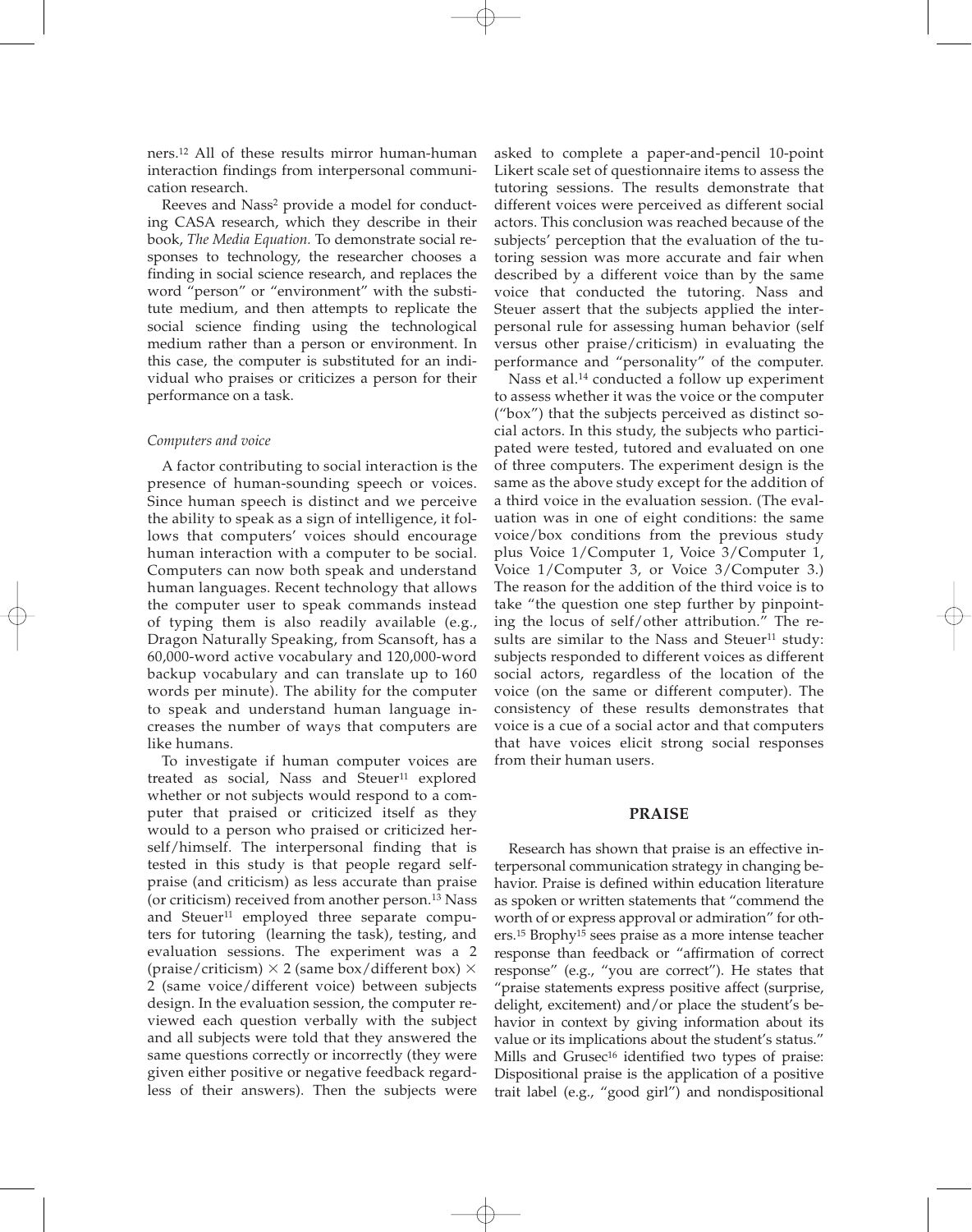praise is the evaluation of a specific behavior (e.g., "Susie, you have neat handwriting"). Both types of praise are commonly used to promote and manage good behavior.

#### **REACTIONS TO PRAISE**

While we often think of praise as being used more commonly with children, there are similar reasons and occasions for praising adults, especially in college classrooms and in the workplace. Research that examines adults and praise focuses on the adults' reactions and perception of the reason the praise was given.

#### Praise and perception of ability

Meyer<sup>17</sup> examined individuals' perceived ability and the social interaction or context in which praise was given. Meyer asserts that adults use comments made by others to interpret what the other person thinks of the praised person's ability. Examples of these types of comments are praise and blame (or criticism) from a teacher/professor. Meyer et al.<sup>18</sup> had teachers read stories that described two students who completed either arithmetic problems which were characterized as very easy or very hard. The subjects were assigned to one of four conditions: easy problem/correct response, easy problem/ incorrect response, hard problem/correct response, hard problem/incorrect response. The two students in the story received different feedback, although their answers were the same: neutral ("Yes, 32 is the correct answer"), praise ("You have done very well; I'm pleased"), or blame ("What have you done! 35 is wrong"). After reading the story the teachers were asked to rate the students' ability. Students who were praised in the easy condition were judged by the teachers as having lower ability, while students who were blamed in the difficult condition were given credit by the teachers for having higher ability. These results indicate that praise or blame influences the perceived ability estimates based on the amount of effort seen as necessary or sufficient for success at a task. The judgments made by the teachers demonstrate that adults do use praise (or criticism) to make judgments, whether intentionally or not, about people's ability.

In a study using a similar method, Meyer et al.<sup>18</sup> tested the perceptions of adults (20–50 years old) and teenagers (16-18 years old). In this study, the adults indicated that the teacher in the story

praised students who were perceived to be at a lower level for successful completion of an easy task and criticized students who the teacher perceived to be at a higher ability level for unsuccessful completion of a more difficult task. The teenagers' responses were similar to the adults' teachers praising a student for completing an easy tasks correctly leads to the perception of lower ability. Additionally, the authors suggest that these "reactions may also influence the self-perception of ability." This supports an earlier claim by Meyer et al., who found that when a student was criticized for not successfully completing an easy task, the student's expectation and perception of his/her own ability increased, suggesting this study provides evidence that well-intentioned responses may have negative or inverse reactions. Therefore, that praise and blame may play a role in helping individuals evaluate their own ability and in shaping self-concept.

#### Praise and perceptions of the evaluator

Another study that examined how praise and criticism are evaluated was conducted by Amabile.<sup>19</sup> In this study, Amabile<sup>19</sup> used actual negative and positive book reviews written by one author from the New York Times book review section. The reviews were edited to be the same length. The reviews were given to 100 male and female undergraduates to read, and they were instructed that the reviews were of the same book by different reviewers (in fact they were reviews of different books by the same reviewer); participants were asked to form an impression of the reviewers. Amabile<sup>19</sup> found that a negative reviewer was seen as being "more intelligent and competent, with higher literary expertise than the positive reviewer. He was, however, also seen as significantly less fair, likable, open-minded, and kind." The results show that praise and criticism are not only received differently but that the person who delivers either the praise or criticism is also evaluated differently.

Adults respond to praise (and criticism) in predictable ways and based on such comments they assess what the other person thinks and is like.

In sum, adults can have very strong reactions to praise. It has been demonstrated that adults perceive praise (or criticism) to be an indication of what the praise giver thinks about the praised person's abilities and that recipients of praise (or criticism) may develop strong impressions of the person who gives the praise (or criticism).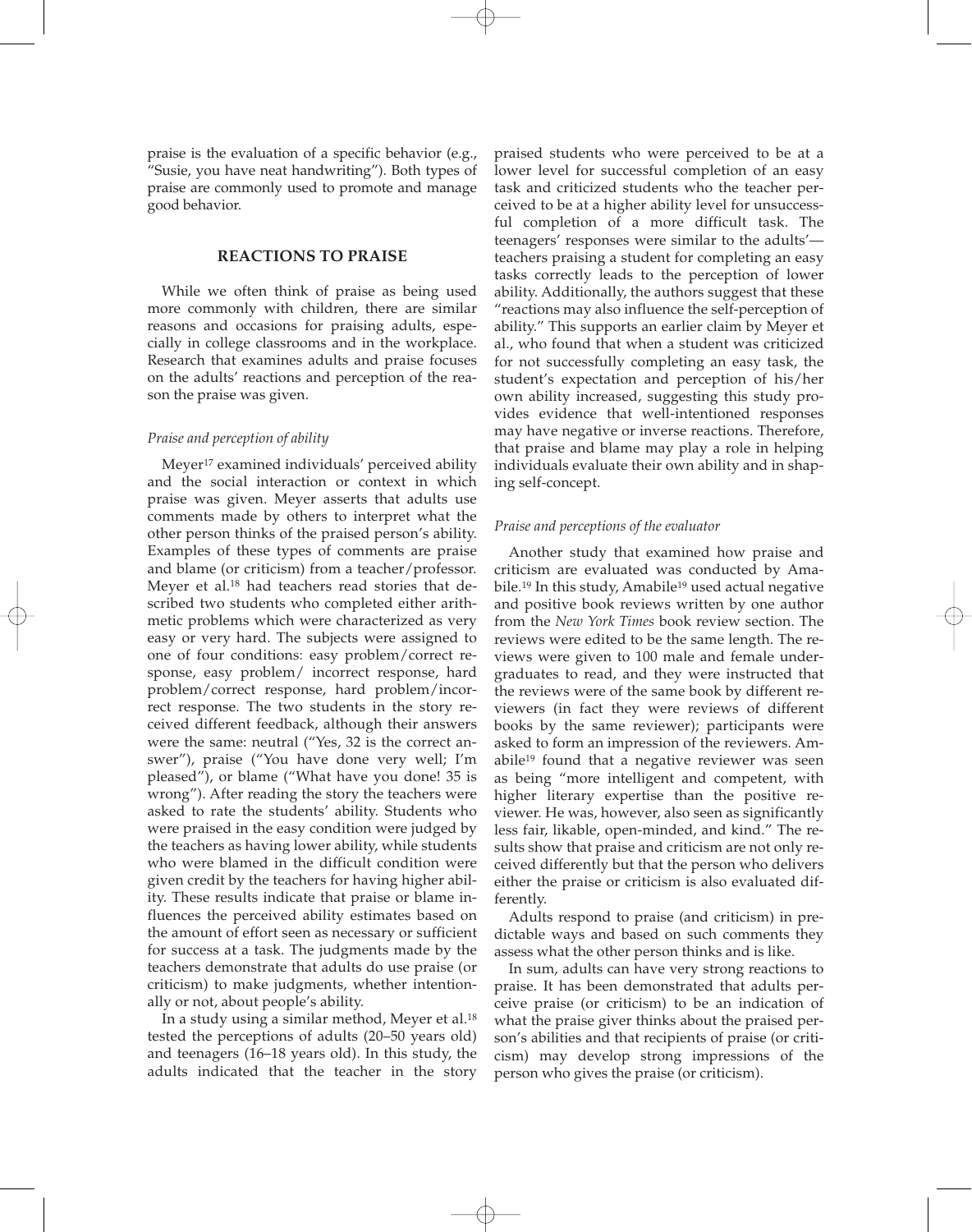#### Praise, perceived ability, intrinsic motivation, and learning

Previous research on praise suggests it is effective in interpersonal contexts because it increases intrinsic motivation. Intrinsic motivation refers to participation for the enjoyment of an activity or out of curiosity.<sup>20</sup> Intrinsic-motivated behaviors are behaviors for which the only reward is the activity itself.<sup>21</sup> In a meta-analysis, Cameron and Pierce<sup>7</sup> concluded that using verbal praise (versus reward or no praise) increases intrinsic motivation. The reason given for the increase is praise's "informational value" and that "verbal praise is seen as giving the individual more confidence in their ability to complete the task." The increase remains even when the praise is removed.<sup>22</sup> The primary consequence of increased intrinsic motivation is increased learning.<sup>20,23-27</sup> Together these studies provide a clear link between praise and increased intrinsic motivation, and improved learning.

#### **HYPOTHESES**

The following specific hypotheses were tested:

- H1: Participants who receive criticism from a computer during performance of a task perceived as easy will perceive their ability to complete the task as higher than participants who receive dispositional praise from the computer.
- H2: Participants who receive criticism ... will be more intrinsically motivated than participants who receive dispositional praise from the computer.
- H3: Participants who receive criticism . . . will have lower recall scores than participants who receive dispositional praise from the computer.
- H4: Participants who receive criticism . . . will evaluated the computer as more intelligent than participants who receive praise from the computer.
- H5: Participants who receive dispositional praise ... will evaluated the computer as nicer than participants who receive criticism from the computer.
- H6: Participants who receive verbal feedback from the computer will report higher levels of the relationships predicted in H1-H5.

#### **MATERIALS AND METHODS**

A between-participants 2 (praise/criticism)  $\times$  2 (voice/text-only) experiment was designed to ex-

amine adults' social reactions to a computer and test their recall, perceived ability, and intrinsic motivation. First, participants read 30 trivia facts on a computer. Next, they interacted with the computer, receiving either praise or criticism as they answered a series of multiple-choice questions about the trivia facts. Participants then completed a distraction task, and filled out a computer-based questionnaire that measured the dependent variables. (This experiment was reviewed and given human participants approval by the Institutional Review Board.)

#### Participants

One hundred and thirty-four people (94 female and 38 male) participated. The average age was 27.0 (range 18–64). Seventy-one percent of the participants were Caucasian, 19% were African American, 3.0% were Asian, and 7.1% were of other ethnic backgrounds. The participants were all enrolled in a communication research course at a large Midwestern university, and received extracredit for their participation.

#### Stimuli

The participants were presented with 30 trivia facts that were found on a website of strange but true facts. The participants used a computer mouse to click on a directional arrow graphic to continue from one page to the next.

#### Apparatus

The story and the multiple-choice questions were contained within the same computer program. The program was created using the Toolbook Assistant 7.0 software package (Click-to-Learn Corp., 2000), a multimedia authoring program designed to assist educators in creating on-line courses, CD-ROMs, and stand-alone programs.

#### Independent variables

Feedback. The primary independent variable was feedback, either praise or criticism. Each participant used a computer that gave either a "praise" or "criticism" response as the participant completed prompted recognition memory tasks (multiple-choice questions). In the praise condition, the language used by the computer complimented the participant's actions (i.e., "Wow! You are doing a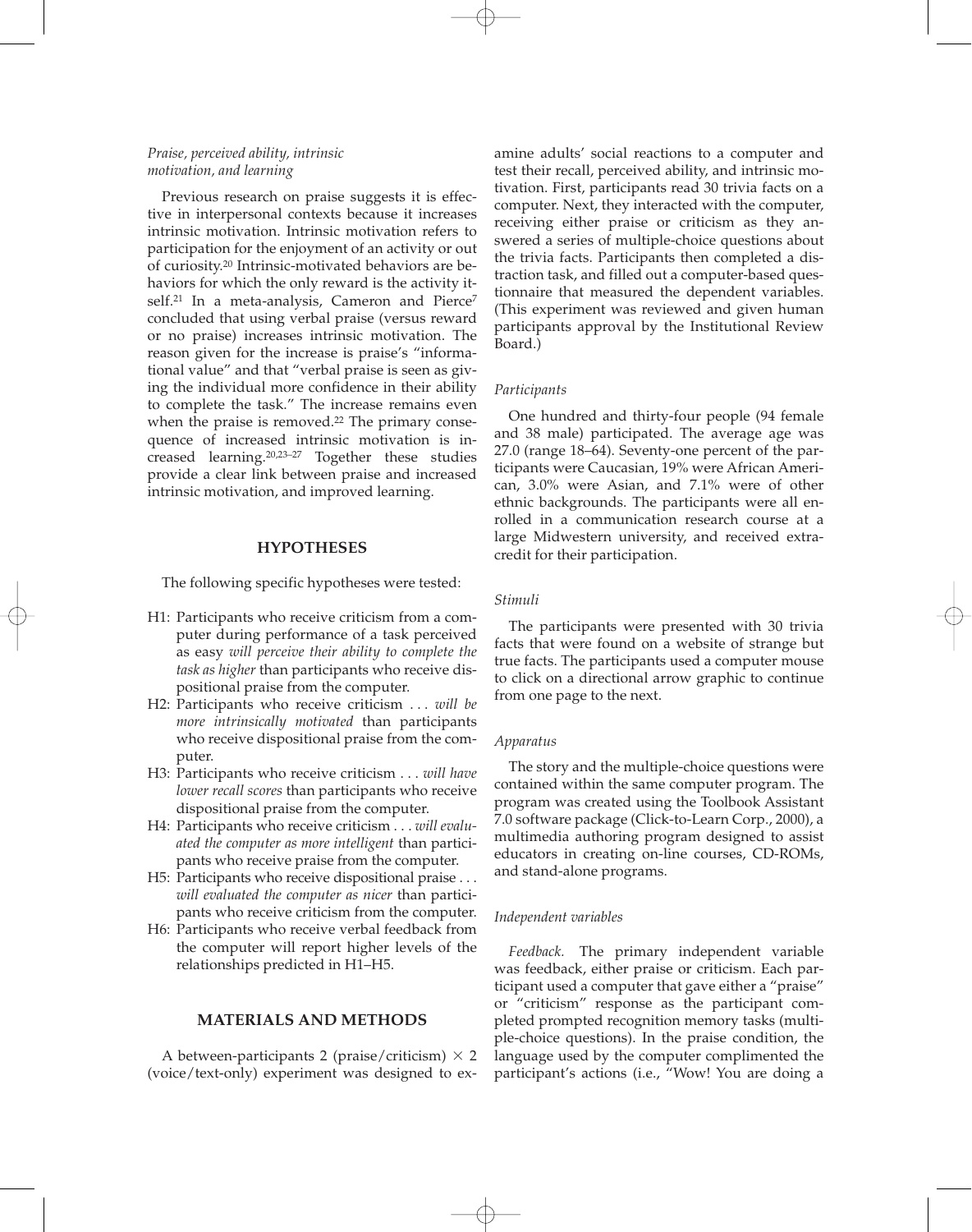fine job!"). If the participant chose one of the three incorrect responses, a text message on the computer asked the participants to "Please try again." The participant was given this "try again" prompt until he/she answered the question correctly. In the criticism condition, the comments provided a negative statement about the participant's performance (i.e., "No, what is wrong with you"). When participants in the criticism condition answered the question correctly, the language used provided neutral statements to inform the participant of his/her progress (i.e., "OK").

Voice. Participants were assigned to one of two "voice" conditions. In the text-only condition, they either saw the computer feedback messages on the screen only without hearing any noise or voice from the computer. In the voice condition, the participants were able to both read the feedback statements and to hear it simultaneously. The participants in the voice condition wore headphones so each individual participant could only hear their own feedback statements.

Other independent variables. Participants completed items inquiring about their age, ethnicity and gender using traditional measures.

#### Dependent variables

The dependent variables were perceived ability, intrinsic motivation, and recall. With the exception of the learning items, the dependent variables were measured using paper-and-pencil 9-point Likert scale questionnaire items.

Perceived ability. The participants' perceived ability was measured using Likert scales.<sup>6</sup> The participants rated 10 questions using the response scale  $1 =$  "Totally disagree" to  $9 =$  "Totally agree." The dependent variable was an index built from 4 items that measured the participants' perceived ability. The participants were asked the extent to which they agreed or disagreed with statements such as, "The questions were very easy," and "I felt in total control while answering the questions." The index was reliable (Cronbach's alpha =  $0.70$ ).

Intrinsic motivation. Intrinsic Motivation was measured using an adapted version of the Activity-Feeling Scale (AFC).<sup>28</sup> The scale evaluates a person's self-determination, competence, relatedness, and tension with a set of 12 nine-point Likert scale items. The response scale was  $1 =$  "Totally disagree" to  $9 =$  "Totally agree." The participants were asked the extent to which they agreed or disagreed with statements such as, "When the computer told me I was right it made me feel smart," "When the computer told me I was right it made me feel I achieved something," and "When the computer told me I was right it made me feel I wanted to do this." The index was reliable (Cronbach's alpha =  $0.90$ ).

Recall. To measure recall the participants were asked to write out as many of the trivia facts as they could remember. Each set of facts was coded for correct recall of the trivia facts with one-point given for each correctly recalled item. The maximum recall score was 30 points.

#### Social presence

Perceived intelligence. The participants' perception of the computer's intelligence was measured using Likert scales.<sup>6</sup> The participants rated 10 questions using the response scale  $1 =$  "Totally disagree" to  $9 =$  "Totally agree." The participants were asked the extent to which they agreed or disagreed with statements such as, "The computer was intelligent," and "The computer was logical." The index was reliable (Cronbach's alpha = 0.86).

Perceived niceness. The participants' perception of how nice the computer was measured using Likert scales.<sup>6</sup> The participants rated 13 questions using the response scale  $1 =$  "Totally disagree" to  $9 =$  "Totally agree." The participants were asked the extent to which they agreed or disagreed with statements such as, "The computer was warm," and "The computer was kind." The index was reliable (Cronbach's alpha =  $0.91$ ).

#### Procedure

Participants were assigned randomly to one of four the feedback conditions (praise/voice, praise/ text-only, criticism/voice, and criticism/text-only). There were four sessions with each group participating simultaneously. The participants were told that they were helping the experimenter evaluate a new computer program. The participants read the 30 trivia facts on the computer and then answered the 30 recognition questions in which the feedback manipulation was embedded. After the exposure to the manipulation, the participants switched computers to avoid the possibility that they would alter their responses.<sup>14</sup> Next, the participants completed a computer-based questionnaire containing a distraction task (questions about television news). Following the distraction task, the participants were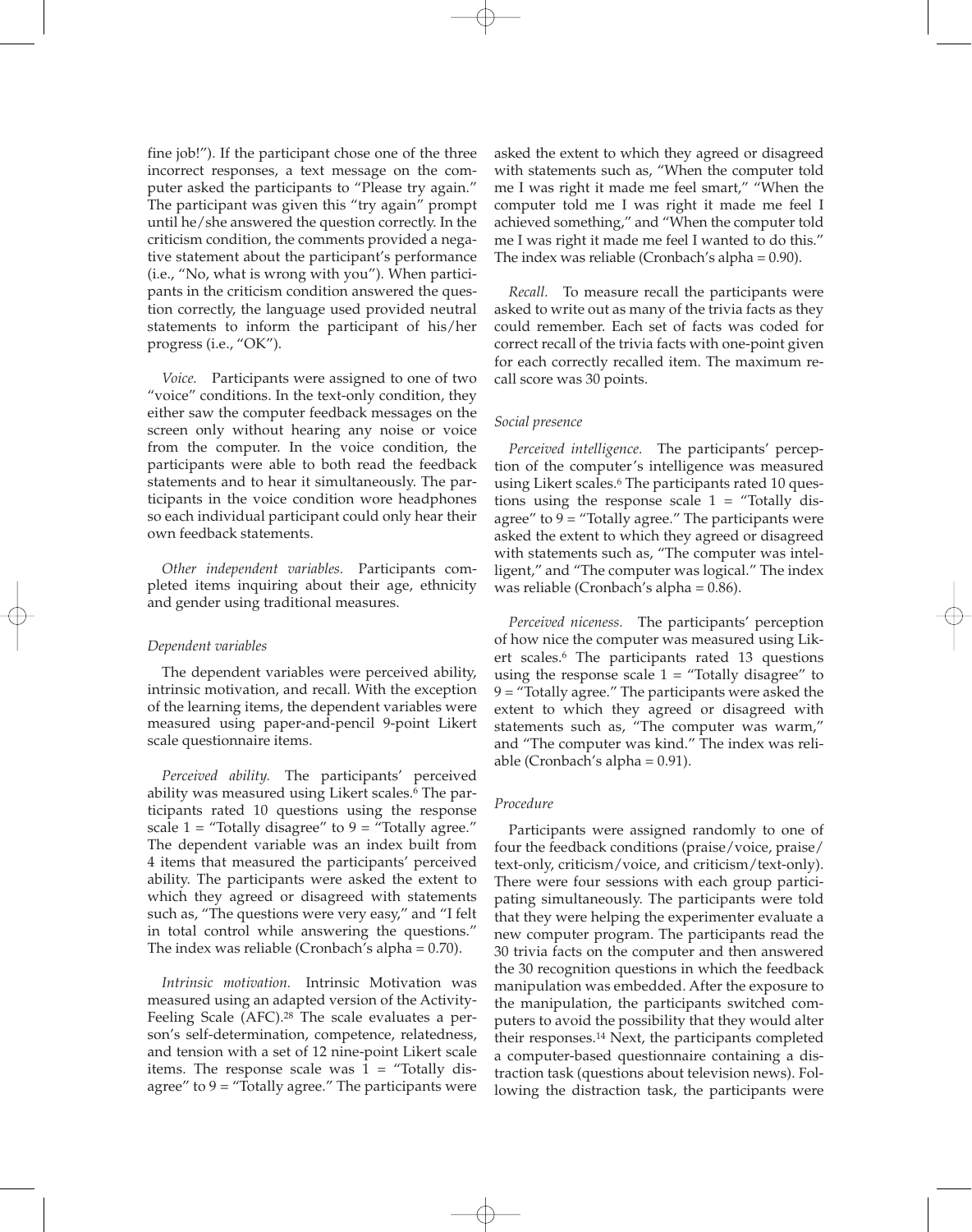instructed to write out what they remembered from the story in order to test recall. Then they completed questions that measured perceived ability, intrinsic motivation, social presence, and demographic items. The experiment took approximately 30-40 min to complete.

#### **RESULTS**

A series of two-way univariate analyses of variance with the independent variables feedback (praise or criticism) and aural (voice or not voice) were used to test the hypotheses.

Hypothesis 1, predicting criticism from a computer will increase participants' perception of their ability to compete the task, was not supported (F  $(1, 133) = 2.31$ ,  $p = 0.13$ ,  $p^2 = 0.02$ ). The prediction that participants who heard a voice would reported higher perceived ability was significant (F (1, 133) = 4.81,  $p = 0.03$ ,  $\eta^2 = 0.04$ ). However, the means were in the opposite direction than predicted with participants who received text-only condition ( $M = 4.48$ ;  $SD = 0.83$ ) reporting greater increases in their perceived ability than those in the verbal comments ( $M = 4.20$ ; SD = 0.79). The interaction was not significant.

Hypothesis 2, positing that participants who received criticism from a computer would report greater amounts of intrinsic motivation than those who received dispositional praise, was not supported (F (1, 133) = 0.40,  $p = 0.52$ ,  $\eta^2 = 0.003$ ). The prediction that verbal versus text-only comments would increase intrinsic motivation was significant, but the means were in the opposite direction with participants who received text-only ( $M = 2.73$ ,  $SD = 1.10$ ) reporting higher levels of intrinsic motivation than those who received verbal comments  $(M = 2.41, SD = 1.11)$ . Additionally, the interaction between feedback and voice condition was significant with (F (1, 133) = 3.75,  $p = 0.05$ ,  $\eta^2 = 0.03$ ). The means demonstrate that the participants in the criticism/text-only condition ( $M = 2.86$ ;  $SD = 1.03$ ) reported slightly higher intrinsic motivation than those in the praise/verbal condition ( $M = 2.66$ ; SD  $= 1.22$ ), praise/text-only (*M* = 2.60; *SD* = 1.18), and criticism/verbal condition ( $M = 2.16$ ;  $SD = 0.86$ ).

Hypothesis 3, suggesting that participants who received criticism from a computer would have higher recall scores than children who received dispositional praise, was not supported (F  $(1, 133) = 0.51$ ,  $p = 0.47$ ,  $\eta^2 = 0.004$ ). However, the means were in the predicted direction with participants in the criticism condition had higher recall scores ( $M = 10.10$ ;  $SD =$ 5.19) than those in the praise condition ( $M = 9.32$ ;

 $SD = 4.94$ ). The prediction that hearing a voice would increase recall was significant (F  $(1, 133)$  = 0.95,  $p = 0.002$ ,  $\eta^2 = 0.07$ ), with participants who received text-only comments ( $M = 10.83$ ;  $SD = 5.19$ ) recalling more trivia facts than those who received verbal comments from the computer  $(M = 7.96; SD =$ 4.35). The interaction was not significant.

Hypothesis 4, positing participants who received criticism would evaluate the computer as smarter than participants who received praise, was not supported (F (1, 133) = 0.51,  $p = 0.48$ ,  $\eta^2 = 0.004$ ). Also, the prediction regarding the voice condition was not supported (F (1, 133) = 1.98,  $p = 0.16$ ,  $\eta^2 = 0.015$ ) with participants in the criticism condition  $(M = 2.81)$ ;  $SD = 1.20$ ) reporting the computer was more intelligent than those who received praise ( $M = 2.56$ ; SD = 1.32). However, the interaction between feedback and aural condition was significant (F  $(1, 133) = 4.98$ ,  $p = 0.03$ ,  $\eta^2 = 0.04$ ). The means demonstrate that the participants in the criticism/text-only condition  $(M = 2.98; SD = 1.25)$  reported slightly higher intrinsic motivation than those in the praise/verbal condition ( $M = 2.83$ ;  $SD = 1.23$ ), praise/verbal condition  $(M = 2.64; SD = 1.15)$ , and praise/text-only  $(M =$  $2.18; SD = 1.39$ ).

Hypothesis 5, positing that participants who receive dispositional praise will evaluate the computer as nice than participants who receive criticism from the computer, was supported (F  $(1, 133) = 5.77$ ,  $p =$ 0.01,  $\eta^2$  = 0.04), with participants who received praise  $(M = 2.99; SD = 1.36)$  reporting the computer was nicer than the participants who received criticism (M  $= 2.61$ ; *SD*  $= 1.24$ ). The prediction that participants who received verbal praise would report perceiving the computer as nicer (F (1, 133) = 3.55,  $p = 0.06$ ,  $\eta^2$  = 0.04) than those who received text-only comments approached significance. However, the means demonstrate that in the text-only condition  $(M = 2.94)$ ;  $SD = 1.27$ , more participants felt the computer was nicer than those who received verbal comments ( $M =$ 2.63;  $SD = 1.36$ ). Additionally, the interaction between feedback and aural condition was significant (F (1, 133) = 7.89,  $p = 0.007$ ,  $\eta^2 = 0.05$ ). The means demonstrate that the participants in the praise/verbal condition ( $M = 3.10$ ;  $SD = 1.33$ ) reported slightly the computer was slightly nicer than those in the criticism/text-only condition ( $M = 2.98$ ;  $SD = 1.16$ ), praise/verbal condition ( $M = 2.90$ ;  $SD = 1.38$ ), and praise/text-only  $(M = 1.94; SD = 1.11)$ .

#### **DISCUSSION**

The results of this study demonstrate that people do respond to computers as social actors. Individuals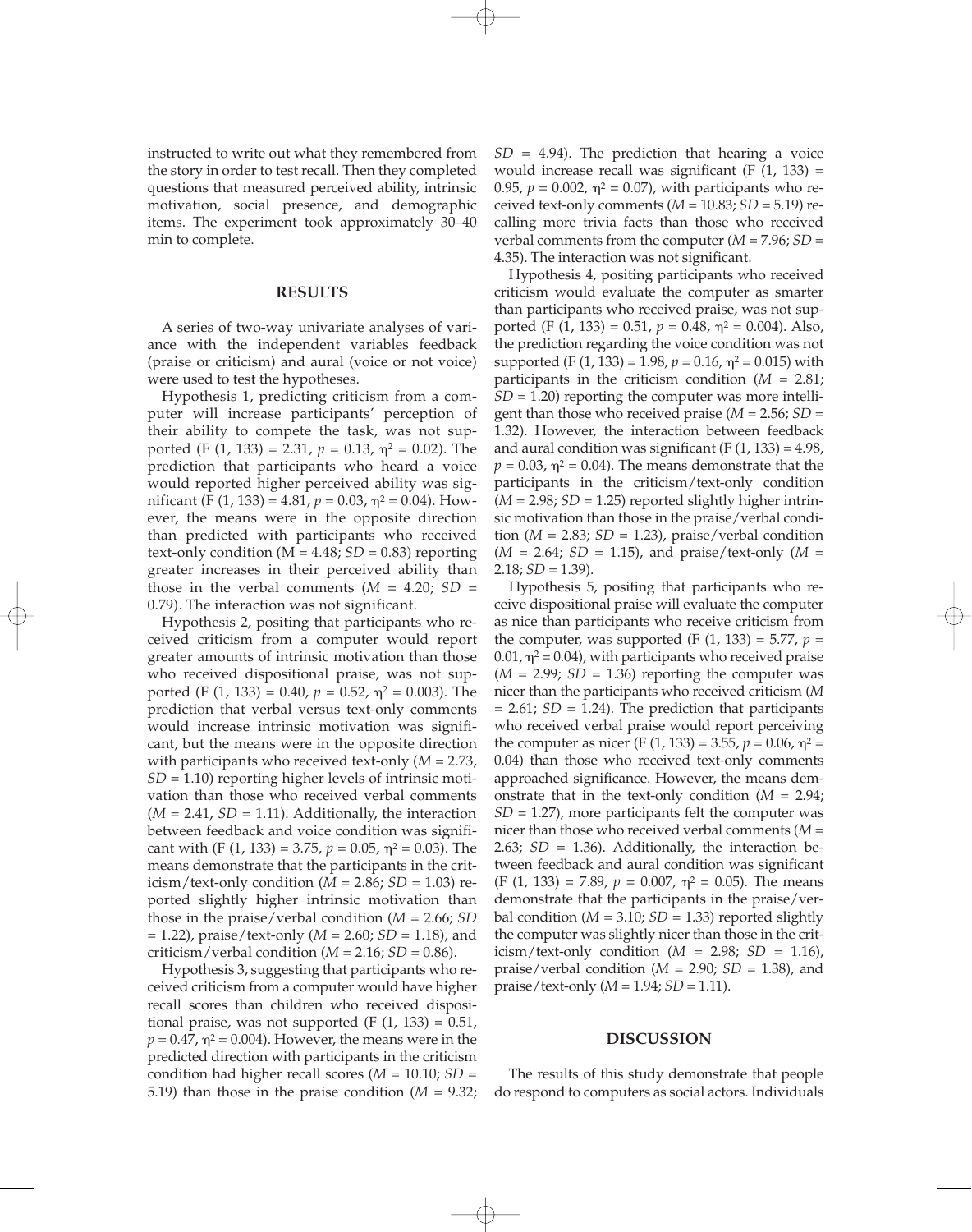responded to the computers socially and responded to feedback from the computer in ways predicted by interpersonal communication and education literatures. The results demonstrate that when participants received criticism as text-only comments they were more likely to have an improved perception of their own ability, higher intrinsic motivation, and felt the computer was more intelligent than participants who received verbal praise. The exception was the evaluation of the computer as being nice, where participants who heard praise comments rated the computer as nicer.

The results provide further evidence that people will respond to simplistic social cues,<sup>11</sup> as evidenced here by the response to the text-only comments. A possible explanation for the reversal of the voice versus text-only results may be that the voice condition seemed stilted and awkward to the participants versus the immediate text-only feedback (there was a very brief delay before the participants heard the verbal comments). Previous research suggests media users will accept the limitations of a medium and are willing to overlook the poor quality; however, when presented with a high-quality image and inferior audio the media user will find the experience uncomfortable.<sup>29</sup>

It must be noted that perhaps the participants were responding to the novelty of the criticismmuch like the reason people go to restaurants where the waiters insult them. Or perhaps it is as the interpersonal research suggests, that they felt the computer thought more of their ability because the task was a relatively easy one. However, it is important to note that criticism only produced these positives outcomes in the text-only condition: the verbal criticism may have been too harsh for the participants.

As suggested by previous research, when intrinsic motivation and perceived ability increase, learning (recall) will also increase. The results here provide evidence the same relationship holds true for feedback from computers. Some practical applications of these findings include varying the type of feedback provided in adult targeted educational software so that user feels there is a high expectation of their ability. Given the results of this study the current use of praise may actually be selfdefeating as users may feel the computer thinks they are "stupid" and therefore needs continuous praise for an easy task.

#### Future research

This area of research needs to be further developed by expanding the type of content and the

types of feedback provided. One possibility is to examine the computer users' reactions to similar feedback manipulations after exposure to on-line lecture. The difficulty of the subject matter being presented could also be manipulated. The voice feedback should be studied with a faster computer, allowing the feedback to be immediate (in the current study there was a short pause).

Utilizing these changes will permit the experimenter to study a larger group of subjects, allowing comparisons of age and gender. These comparison studies will have two main goals: to see if the same increased learning results can be replicated and to explore differences between participants' social responses to computers. Additionally, future studies should include the use of other interpersonal communication findings, including possibly other inclass teacher behaviors (e.g., communication styles and their relationship with learning).

#### **CONCLUSION**

This study provides further empirical support for social presence response to computers. The use of text-only criticism by a computer produced positive increases in intrinsic motivation, perception of one's own ability, and recall. Taken together these results demonstrate that computer users are responding to the computer as a social entity and not as if it were only a machine.

In as far as this study was exploratory, the recall outcomes suggest that the continual use of praise in computer software may be self-defeating for people who use programs for educational purposes.

#### **REFERENCES**

- 1. Turkle, S. (1995). Life on the screen: identity in the age of the Internet. New York: Simon & Schuster.
- 2. Reeves, B., & Nass, C. (1996). The media equation: how people treat computers, television, and new media like real people and places. Cambridge: Cambridge University Press.
- 3. Lombard, M., & Ditton, T.B. (1987). At the heart of it all: The concept of presence. Journal of Computer Mediated Communication 32(2). Available online: jcmc.hujl.ac.il/jcmc/vol3/issue2/lombard.html
- 4. Nass, C., Fogg, B.J., & Moon, Y. (1996). Can computer be teammates? International Journal of Human-Computer Studies 45:669-678.
- 5. Byrne, D., & Nelson, W. (1965). Attraction as a linear function of proportion of positive reinforcements. Journal of Personality and Social Psychology Bulletin 3:179-186.